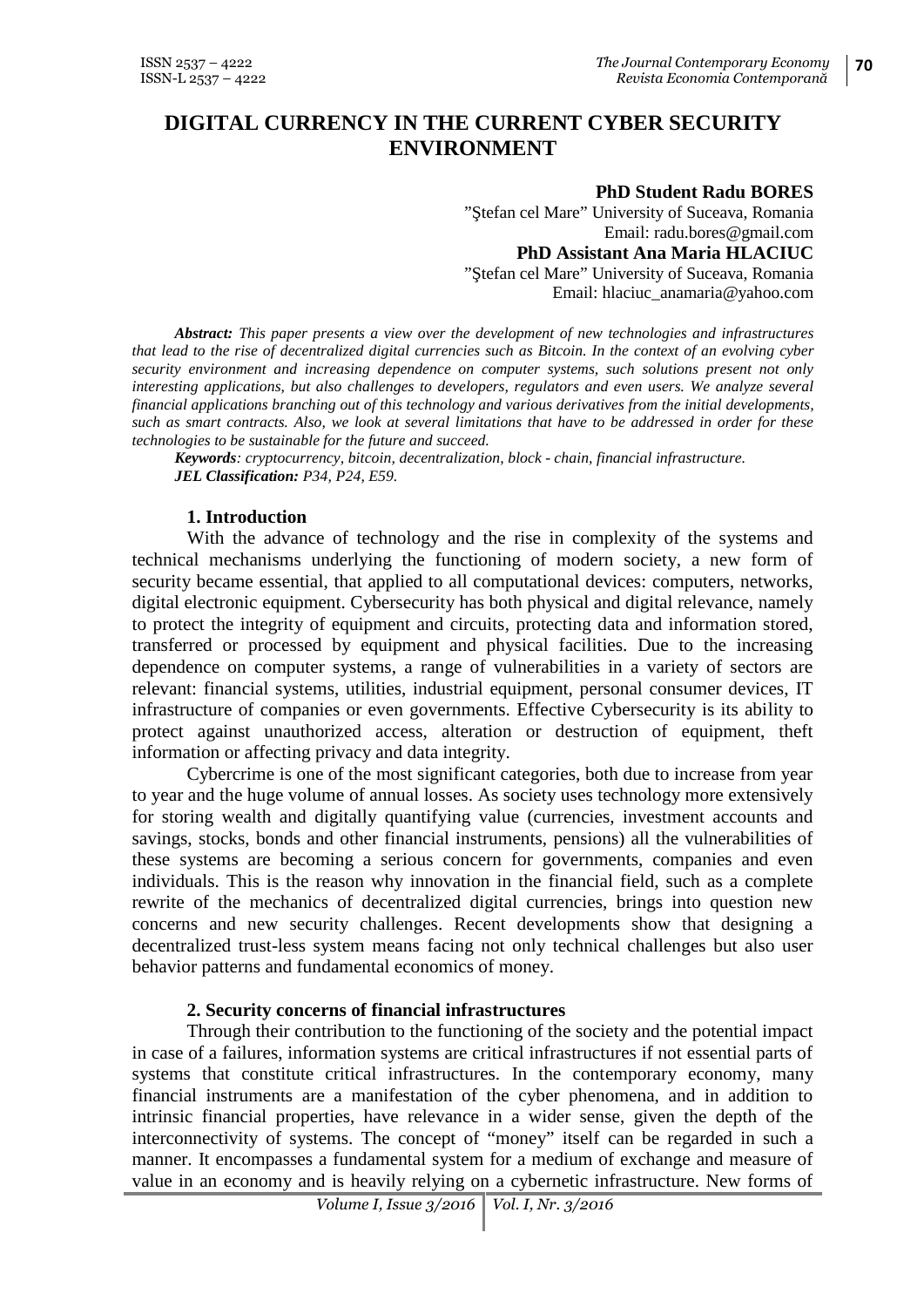currency or assets discard the relevancy of a physical medium. Traditionally, the association between any physical assets, specifically the ownership of the asset, and the owner, be it person, corporation, state, etc., is information stored digitally and acknowledged by the rest of society through the validation of a third party. More often, theft itself is completely digital as physical alienation of property is less relevant given the fact that value and wealth are digital. The whole concept of traditional theft becomes insufficiently relevant to describe phenomena that generate financial losses. A cybernetic world has flaws that can be exploited to "legitimate" theft or make it undetectable by the society.

This cyber security crisis can be attributed to a mismatch between cyber threats, their way of developing and activating and solutions developed to combat and resolve vulnerabilities in their systems. Thomas J. Mowbray admits in his book that the problem is not technology itself but man and identifies the specific patterns that generate, often unjustified cyber security risks. Thus, he challenges the conventional thinking and highlights a number of irregularities in security systems:

- The protection systems against malicious software (Malware) is based on the detection of specific code signatures in files. No matter how efficient and fast would the signature databases be updated, fixed protection systems cannot cope with such polymorphic threats. Even a minor change in the code of a virus makes the signature no longer recognizable. Detection systems based on signatures could be replaced by mixed solutions that take into account the reputation of the source program, software behavior, identification of abnormal variations in programming code and other techniques that are based on similarities between codes.
- Processes and mechanisms of certification and accreditation security systems are also a subject of criticism for not representing a protective mechanism against real threats. Certification is the assessment and testing of a system through which vulnerabilities are identified. Accreditation is an executive system approval process that accepts the risks identified in the certification process. The value of accreditation depends, thus on the soundness of test process. Moreover, a number of certifications addressed to professionals in the security sector refer to skills to communicate with management, without covering, in fact, cyber threats. These mechanisms provide security "on paper" and creates a false sense of safety.
- The issue of standards in IT security, consisting of procedures and guidelines for systems architecture have proven to have limited efficiency due to a large volume of information and because it is difficult to implement them in practice without an advanced level of automation enabling management and application requirements standards. Standards also are not updated as quickly emerging threats, and this systemic sync mismatch deepens their inefficiency.

In analyzing cyber security infrastructure a series of behavioral phenomena should be considered, some of which affect technical operating parameters.

- The lack of user awareness on risks and exploitation of erroneous decisions cannot be avoided without an organization-wide educational program.
- Failure to update applications leads to the propagation of known software problems which generates costs to both the client's organization and the developer which must allocate resources for assistance.
- Network operation centers have monitoring systems that logs events or alarms, but some attacks can circumvent alarm systems or are simply ignored by human operator.
- Some technologies behind networks and even the Internet, were not designed to respect principles of security, leading to symptoms and consequences such as lack of authentication for servers or clients, lack of monitoring for malicious packets or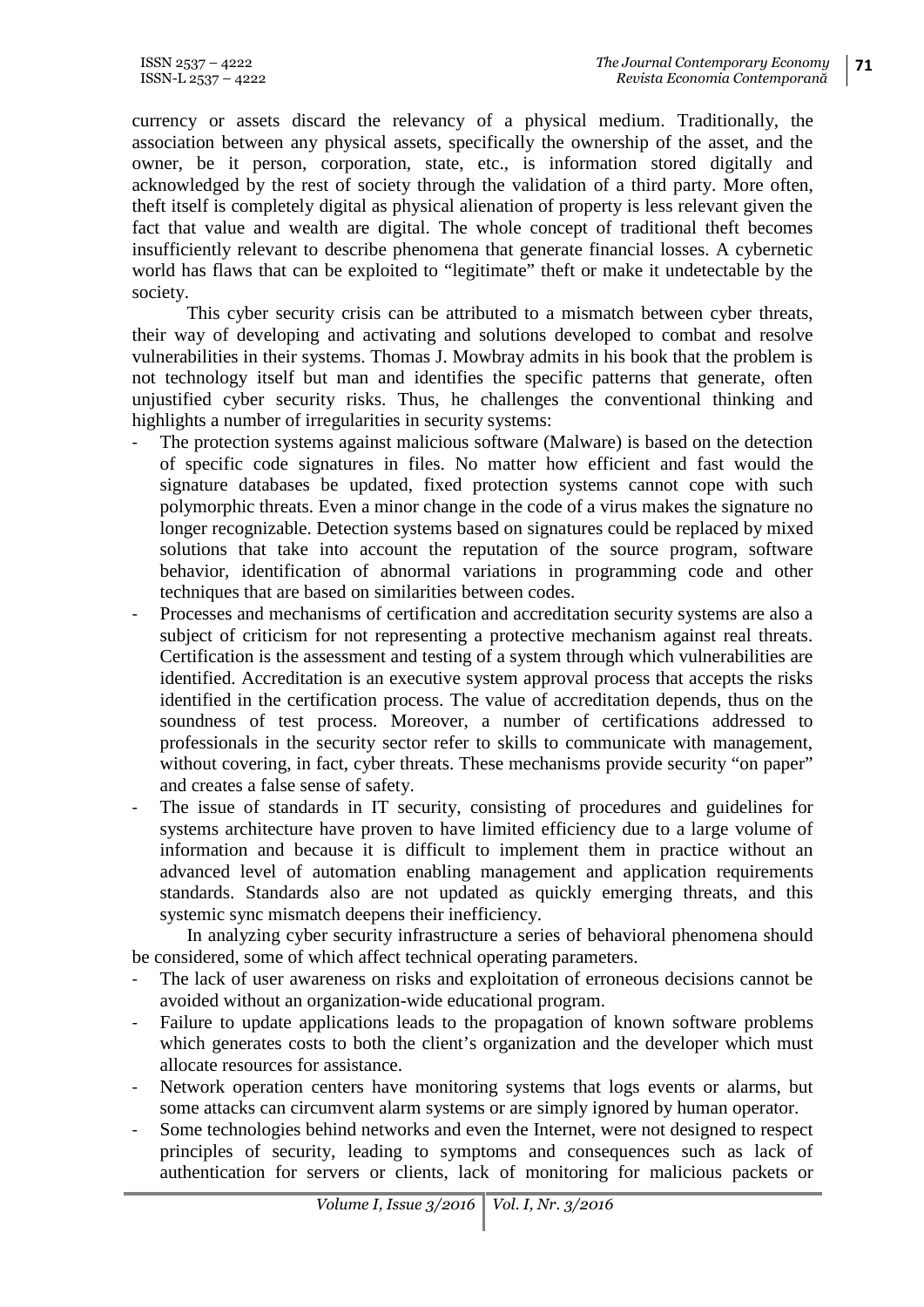protocols. The solution in this situation is a set of actions and best practices as well as careful configuration of the systems with the installation of security features.

- Another problem is the transition from software installed on the client terminal to online platforms and interfaces exclusively using the Internet. For critical applications and infrastructure, including power plants control systems, this practice creates vulnerabilities with severe implications. SCADA systems (Eng. Supervisory Control and Data Acquisition) underlying machine control, utilities and industrial equipment, are and were very specific targets for attacks.
- Concerns for security is not a priority given the pressure to develop a system or a software product. Security is always an additional cost and result in delays, which affect competitiveness in the short term.

One aspect often treated in the literature on cyber security is the low level of preparedness in front of cyber-threats and conditions conducive to the spread and intensification of attacks. The vulnerabilities are equally apparent for individuals and for companies or governments and the range of threats intensify and diversify. Unlike traditional conflicts, "the enemy" is more difficult to identify because it is not a well defined group of people or a country. It can sometimes be a company that deploys a cyber attack to a competitor. The gravity of the situation is amplified by information asymmetry between attacker and victim, who often lacks even the necessary knowledge to understand the technical characteristics of the attack. Also, although the agenda of governments to provide programs to increase the level of preparedness against cyber-attacks, the reality is, in a best case scenario, difficult to assess.

There are numerous cyber security application to financial instruments or systems, but the rise of decentralized digital currencies and assets as a technology and as a possible infrastructure for financial operations has brought up new aspects. Currency as infrastructure has evolved constantly in society and these new forms of digitization an area that deserves analysis. Decentralizing a currency, or eliminating the need for a trusted third party is in itself a security challenge, and solutions to this problem can prove useful elsewhere.

## **3. Decentralizing and securing a digital currency**

Currency as infrastructure is a system in which money is a medium of exchange for an economy, and at the same time a form of evaluation and storage of value. Money, as an instrument, evolved from a physical form with intrinsic value (mostly rare metals) in a physical form without intrinsic value but with a fixed value based on the fixed quantities of precious metals, and then to form of legal tender, a form recognized by law to be a valid method to pay a financial obligation. The concept of currency is closely linked to the nation-state, and to national identity, but regionalization and globalization processes have moved evolutionary trend towards consolidation of markets. The modern system, even if its use is less closely linked to a specific nation, is still a system based on trust in the fundamental institutions (such as central banks) and their management as well as on guarantees offered by governments. Switching from a trust-based digital currency regulated and controlled in a centralized way to a trust-less decentralized digital currency based on a fixed mathematical algorithm and controlled by all users is a profound paradigm shift similar to the invention of the Internet. A significant contribution to this change is trust. Currency traditionally depends in operation and use on trusting third parties, essentially a system that acts as intermediaries through financial institutions and organizations, while decentralized digital currency proposes a system whereby transactions can be made avoiding the need for trust in a third part. The paradox is that this trust-less system still requires trust in the overall technology and user base that allows the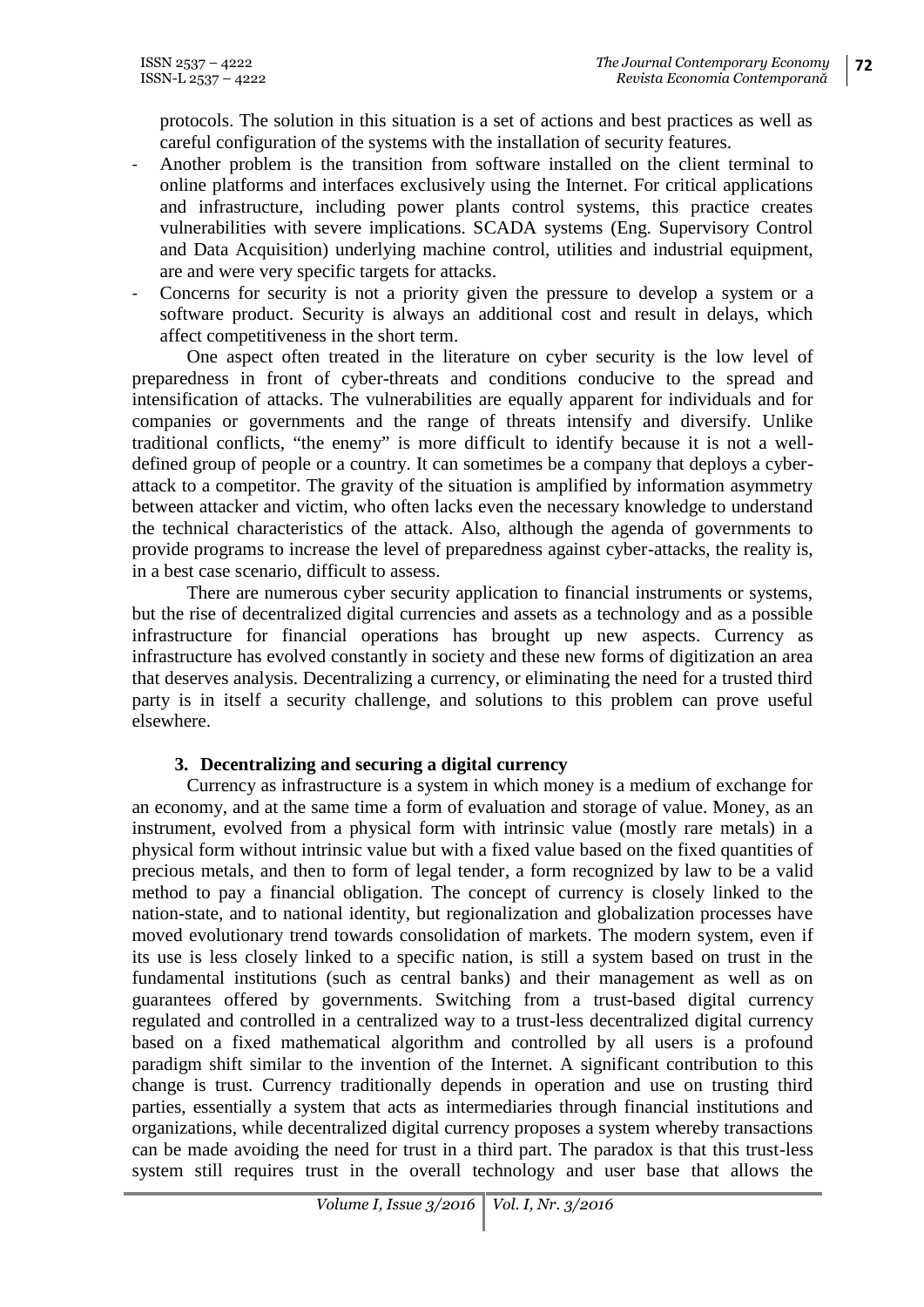functioning of the system, and that is because value of a currency is still an element of human perception to assign a quality to an abstract concept. The real usefulness of such a technology is difficult to predict, but new ways in which we store and transfer assets, as well as smart contracts are being developed, providing models, or rather infrastructures for a medium of exchange, unmanaged by governments and based on users.

In a conventional financial system the value is represented in ledgers (databases) managed by the financial institutions in which confidence is placed. "Bitcoin" is the most popular currency that does not depend on trust in a third party, and the first that generated a change of perspective in the financial world. Judging by the reactions of governments and financial institutions, bitcoin has become a multifaceted phenomenon combining advances in technology, financial innovation and even issues such as regulation, acts of fraud or new cyber security concerns. Moreover, starting from Bitcoin, new platforms have been developed that bring innovative elements, some benefitting from commercial successes, although such technologies are clearly in their infancy.

The concept behind the emerging digital currency is a decentralized monetary system that does not rely on an institution or a person but on a free and open source software (source code is publicly available to everyone) based on an idea and a set of algorithms. The core of this technology is a distributed permission-less database (the "block-chain") that contains all transactions made in the past as well as current holders of the funds. A transaction is authorized using a private key held by the user which then transmits the transaction message to the network which checks it and includes it in the ledger. The security of the system and all messages is assured through cryptography. This system shows absolute transparency - database, or registry can be questioned by anyone is visible every transaction, every address and associated balance, but identity is hidden behind an address. That does not mean that Bitcoin is an anonymous system, but a pseudonym, because there are situations where the identity of the holder can be induced from an address.

A conventional currency is issued by a governmental body and accepted as a medium of exchange by social convention. As governments have short-term financial interests that generate incentives to increase the money supply, system administration is done by central banks, semi- independent institutions managing monetary policy. However, the traditional currencies are mostly in a long-term trend of inflation. In the case of decentralized systems software creators set network parameters from the beginning, so monetary policy is much simpler. In the case of Bitcoin, the monetary base is fixed and the issue of new currency is made after planning (for example at regular intervals), the new coins being paid to the users that allocate computing power for assuring network security. Unlike a centralized currency where monetary policy decisions are taken by a select group of individuals, in a decentralized network changes can be made only by consensus or at least the desire of the majority. Even with majority support, network changes are difficult to implement if there is opposition from a strong minority leading to the risk division and separation of the currency in two. The immediate advantage is that the system changes that are not in the interest of the majority of users are rejected.

Technical details such as algorithms, programming, operation of networks, cryptography concepts behind security system are extensively documented and freely accessible. This paper does not aim to present these issues, in turn will address features of differentiation from classic monetary systems, advantages and disadvantages and possible applications, including some in the field of critical infrastructures.

A fundamental feature of a decentralized system is that its evolution is independent of any institutional initiative, and, as such, an area where innovation can happen and ideas tried out without permission. Obviously there are associated risks as without a trusted third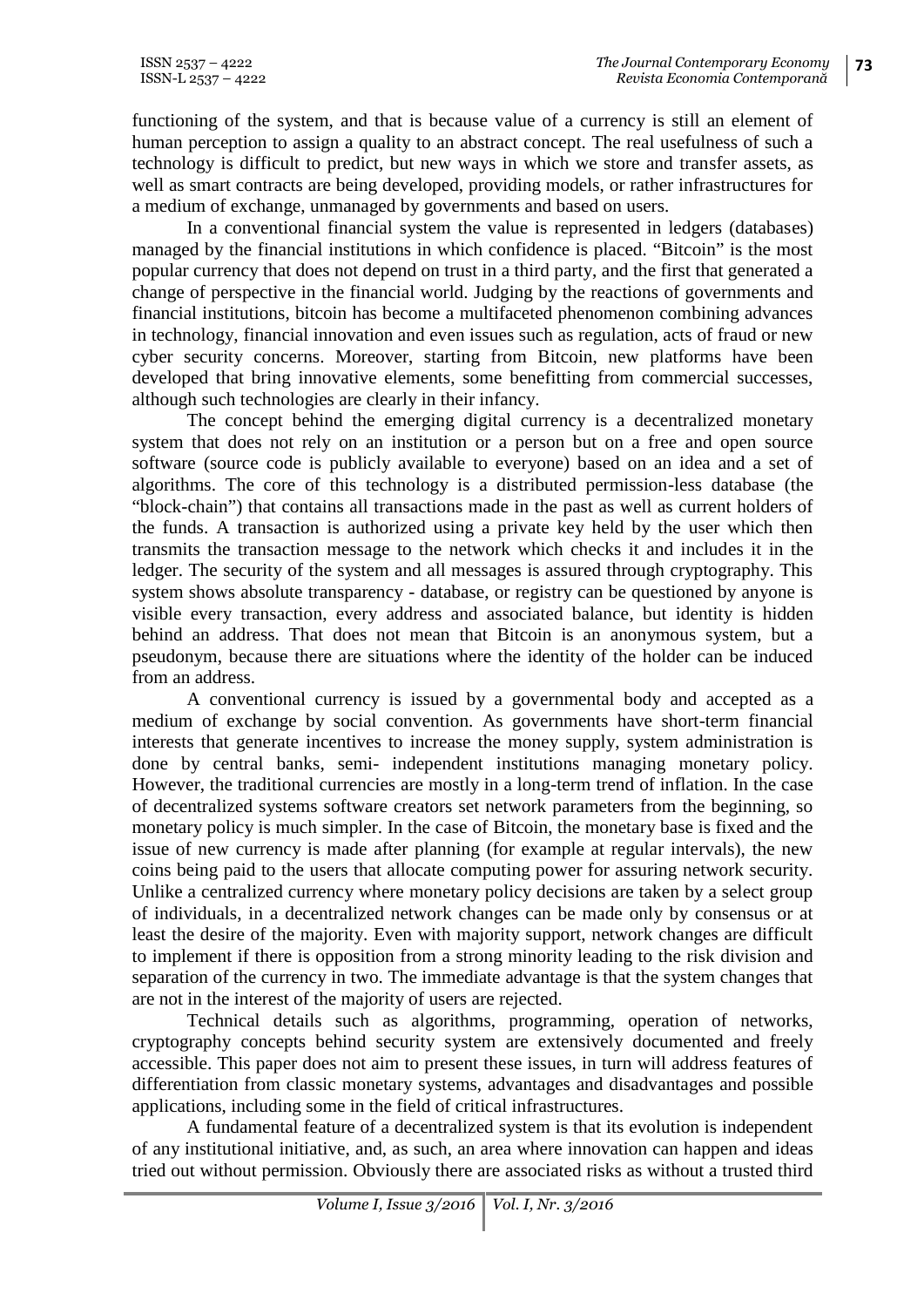party, the responsibility belongs exclusively to the user. Incidentally Bitcoin infrastructure as well as other similar systems or derivatives are designed primarily to ensure security and resilience to attacks. In this case network users are using computational power to solve mathematical problems in order to verify transactions and secure the ledger. In exchange they are rewarded with a fixed amount of currency issued at fixed intervals (at time of writing 25 Bitcoin every 10 minutes), as well as fees from each transaction processed. Participants who runs problem-solving algorithms are called miners. The difficulty of the mathematical problems is automatically adjusted according to the total computational power of the network to maintain the fixed interval.

Users manage their money using an electronic wallet containing access keys, or electronic signatures to access the balance of certain addresses. The coins are stored in the registry, associated public addresses, and each address has a private key without which no transaction can be authorized. Thus, if the coins themselves cannot be stolen or lost access keys can be. In the case of loss, the coins are lost forever while in the case of theft the identity of the thief cannot be acquired using the address. Identity can be inferred by analyzing behavior of a user and linking his or her actions, but this is difficult to do in practice. There are alternative services or currencies offering complete anonymity with untraceable link between the originator and the beneficiary of a transaction. Moreover, any transaction is irreversible once it has been properly signed and included in the ledger. The system itself places the entire responsibility to the individual user who needs to ensure the security of the wallet. Bitcoin addresses algorithm links a private key to a public key which is found on the network, and programs that do this automatically using random number generators that make private key decoding knowing only the public key extremely difficult. Users can also use passwords to generate public addresses, for which decoding computational power required is much smaller. It has been proven that the attackers permanently scan the network for addresses with personal passwords and steal the associated funds.

Another major problem generated by this system is the fact that the ledger itself on which the protocol registers the transaction needs storage space. As the system gets used extensively, the required resources on the network it will become a problem for the users, mainly storage space, electricity and processing power. At the time of writing, the system can manage up to 7 transactions per second, much less than other payment systems that manage up to 2000 transaction per second. This is due to the existing programming language that entails a 1MB limit for a transaction block, a limit that is reached on several occasions during a day. Already storage space has become a problem for which there is no consensus and new technology is needed to support the system and also a rewarding mechanism for the nodes (users of the network) that allocate their storage to store the database. The problem of bitcoin scalability and future sustainability while maintaining decentralization is a much debated topic in this community. The controversy arises from the proposal to increase the block size to accommodate for more transactions per second. Without off the block-chain solutions for clearing transaction, this presents itself as the most obvious choice to allow for more transactions per second, the network will use more resources, information propagation will be slower and fees will increase. Additionally, many argue that operating larger block will encourage only the large miners to be feasible which damages decentralization and weakens the value proposition of Bitcoin. Even though consensus has not been achieved yet, there are several proposals to solve this problem and the security implications. Alternative systems such as Ethereum already experiment with technologies that allow for much better scalability, addressing the limitations of Bitcoin.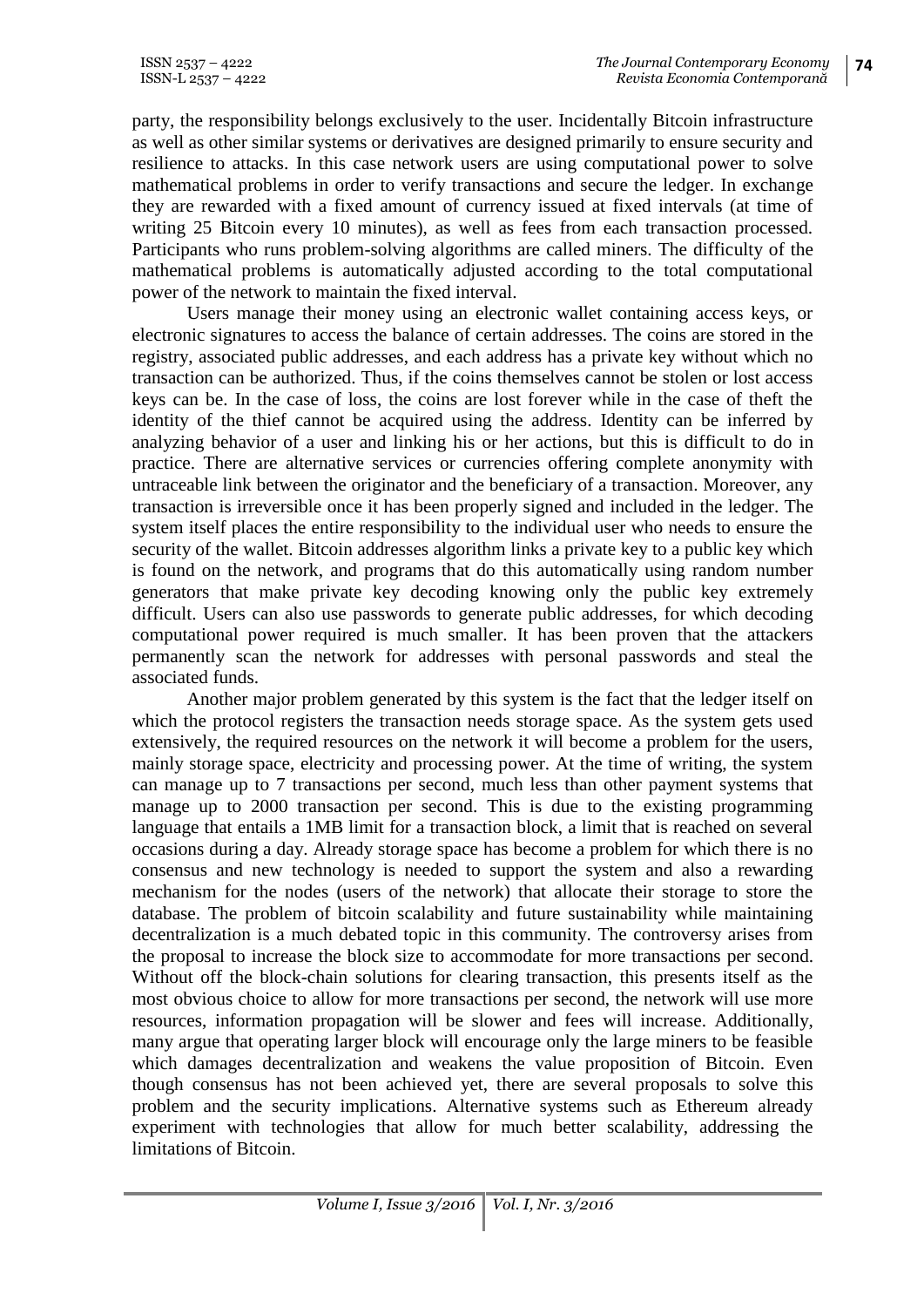Another problem of the system is the way of getting "coins" by new users, as new participants face the economic and technologic barriers. At this moment, at a relatively early phase of the system, access to bitcoin units can be made through:

1. A direct transfer from an owner to a designated address.

2. "Mining", which is the process of allocating computer resources in order to solve mathematical problems to secure the network. This method is no longer a reasonable one because this is done professionally by expensive ASICs - Application Specific Integrated Circuit (a chip for specific applications, in this case, designed to make only one operation – rolling the verification algorithms for the transactions signatures), equipment that becomes outdated very fast, given the growth of the total computer power of the network. When the computing power of one lags behind by the rest of the network, the probability of identifying a transaction block and getting a reward gets smaller. Also if we take into consideration the delivery time of the ASIC units, their cost and the cost of the electricity consumed it is possible to be very difficult to get return on their investment. Even if this is theoretically a market with a perfect competition, because the active users have no mechanism to stop new ones from entering the market, the volatility of the price and also the value of the reward will determine the stabilization of the computing power growth rhythm to cover the incremental operating costs. A new major technology producer or the appearance of a revolutionary technology could produce shocks in the systems. Another restriction of the "mining" system is given by the limited functionality of the ASIC equipment which are designed and built to execute only one operation – security verifications. If the equipment becomes obsolete and their function isn't efficient or the currency simply implodes for one reasons or another, them all this hardware cannot be repurposed for other computing tasks. There are systems proposals that use computing power to participate at scientific projects as an alternative to solving the security algorithms, bringing added value beside the simple security but other problems appear: checking the result must be confirmed quickly. Many scientific projects are difficult to check which encourages some of the miners to present false results in order to get the reward.

3. Exchanging fiat currency to a convertible coin on a specialized market, similar with the FOREX market. This method introduces the risk of trusting a third party because both the money and the coins are held in the accounts of an operator. In the case the operator loses funds due to a cybernetic attack, theft or fraud, the coins can't be recovered. This is not just a theoretical scenario, it has happened several times, the most significant case being the company Mt. Gox, which at a certain moment was managing over 80% of the market trades. In 2014, it stopped the trading and declared bankruptcy, accusing the missing of 850.000 bitcoins (7% of the supply at that time), the equivalent of \$ USD 473 million.

However, the Bitcoin kept its users support because the problems were caused by users and not by the system, especially since alternative coins have appeared that use different algorithms and have several applications (Ethereum, Litecoin, Ripple). A defining characteristic of these systems is the network effect, namely the growth in demand as a result of the growing number of the users. From this point of view an entire competitive market between different technologies has been created, with technologies competing for users, liquidity and capitalization. At this level of development, the liquidity on the exchange markets and the daily volume of transactions represent the indicators of the economic manifestation of the network effect.

## **4. Decentralised financial applications and their security**

These technologies have opened the way to a series of applications beyond the storage and transfer of funds with really small costs. The algorithms allow for more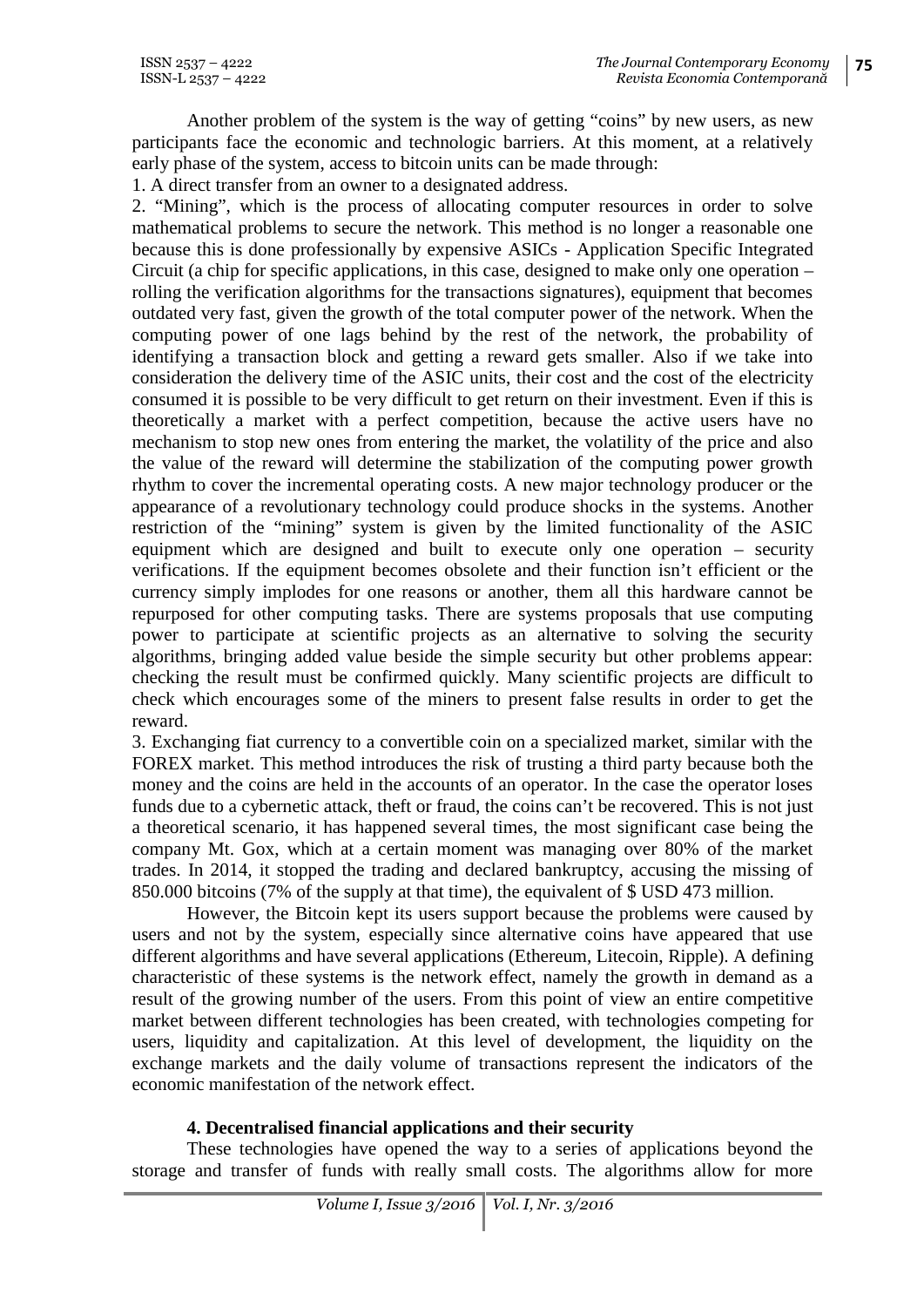complex transaction through multiple signature, automated payment systems, smart contracts, micro transactions or independent agents – programs that operated without constant human interventions. Some of the possible applications for the infrastructure are described beneath:

- a) Digital assets actively connected to physical assets. The Bitcoin infrastructure can be used for the storage of information in a wider sense, and through technologies with multiple access keys tangible assets could be operated (including public infrastructure or industrial applications). Additionally ownership transfer could be done just having simultaneous access to the digital asset and the tangible one.
- b) Settlement systems for different financial assets and automatized transfers like bond coupons or dividends. The balance of the portfolio is registered at a public address and the transfer of a dividend or a coupon can be done directly by the issuer using a private signature.
- c) The issue of securities directly by the issuers without the processing of an intermediary. If the issuer is trustworthy than public offerings can be done directly by some exchange platforms with significantly smaller costs than through traditional channels.
- d) Micro transactions. These applications are appropriate for small payments, for example the access of Internet traffic billed consumption or publications that charge on a per article basis. Another application could be in public transport by charging the travelers only the travelled distance, as well as other benefits such as monitoring the traffic in an anonymous way and to optimize the routes and to allocate resources in order to reduce the operator's costs.
- e) Autonomous agents that operate services (usually online services as web hosting, sharing computational power or decentralized money changers) and make payments and cash in, they commit and de-commit contracts. These programs are financed at start-up and can be multiply if profitable. There are certain difficulties in implementing these systems, mostly legal recognition problems, regulation but also security against attackers.
- f) Accessible financing solution as crowd-funding. These financing methods invite the final users to support financially a project or an initiative. In the protocol can be programmed a function regarding the finalization of the financing transactions only if the target was achieved, eliminating in this way the need of a centralized agency which can assure the contract. The infrastructure allows also financing some small organizations which wouldn't have access to funds otherwise.
- g) Decentralized exchanging markets. In a centralized market the operator gets the orders from the participants and a sorting algorithm that works on the principles of an auction settles the selling orders with the buying ones. In a decentralized marked the participants make their offers public in the distributed register and the registering protocol fits the orders.
- h) The escrow deposits with multiple signatures or different complex rules. O entire amount of financial and adjustment contracts of some operation or sequential tasks can be realized by programing them. The advantage compared with traditional financial institutions is given by the much reduced costs.

Even if there is a wide sphere of applications which offer significant advantages regarding the costs or the operating time compared with the classic coin, the architecture itself of the system and the security implemented in the source code makes other applications to be more difficult to realize. Because the transactions are irreversible and from the technical point of view the decentralized digital coins can't be confiscate, giving credits is a risky and difficult operation. At the time of writing this paper there are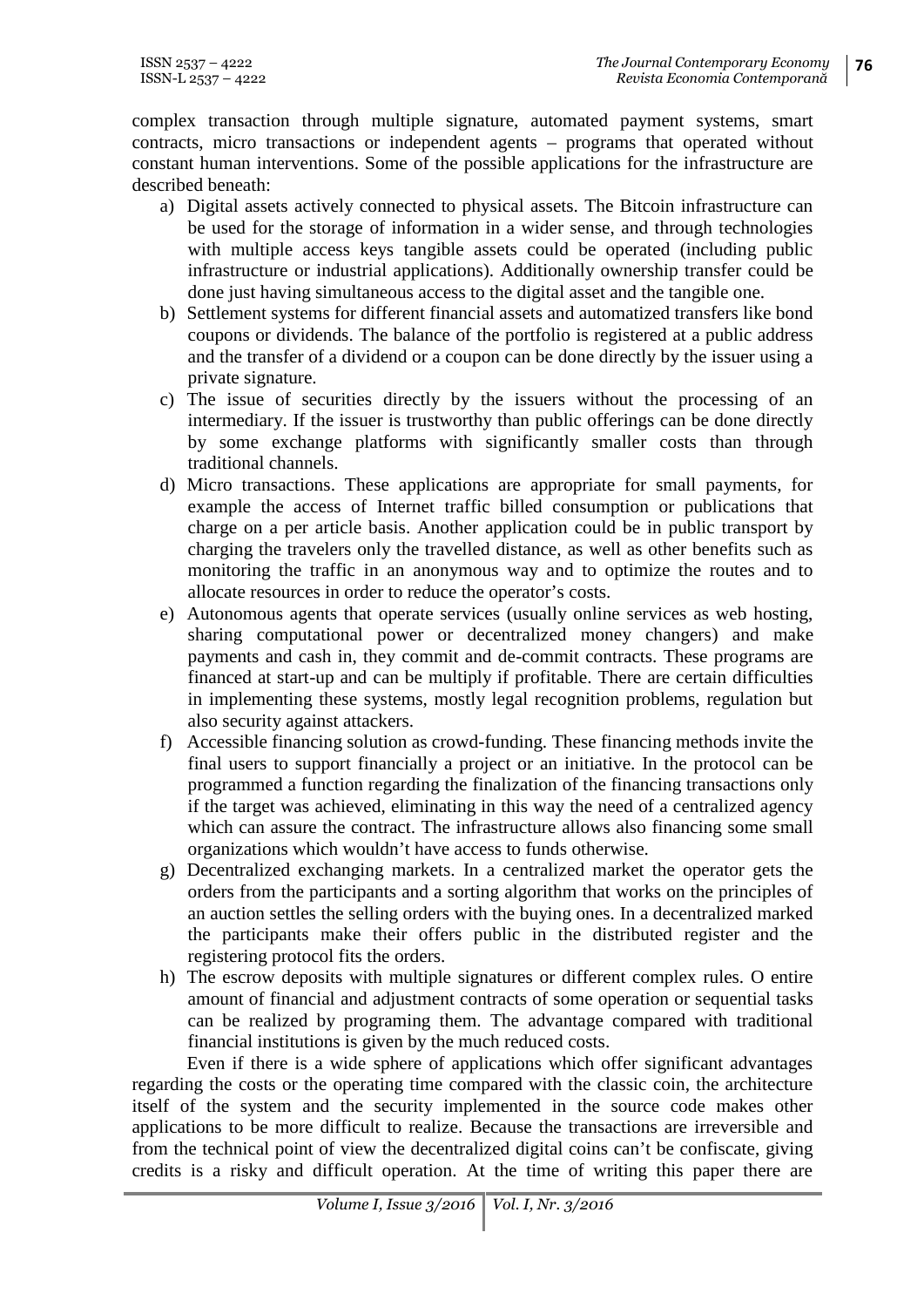operational a certain number of services operators in meeting the demand of credits with the offer, the loans being given directly by the investors to the borrowers according to their reputation. However there isn't a certainty in case of bankruptcy and there is very easy for someone to falsify his identity and to refuse the repayment of the loan. Even more it is very difficult to identify the pyramid schemes which generate very easy positive reputation because the debts are paid from the new credits, until the system makes implosion.

Ultimately, like any other technology, the bit coin also can be overcome by the development of others technologies. The entire security system is based on difficult problems from computing point of view (the factorization of integers, the elliptic curve logarithms etc.), even though it isn't actually prove their difficulty, but the supposed one and the observed in practice one. The quantic computers for example could realize calculations so fast that would invalidate completely the security system which represents o problem not only for the digital decentralized coin but for internet security. There must be developed new techniques of cryptography of public addresses in order to eliminate eventual abuses and attacks using new emerging technologies.

Reaching a higher level of security for the communication on the internet implies implementing some systems that uses protocols resilient to attacks. An example is the exchange protocol of Diffie Hellman cryptographic keys which allows that two users to generate o common key even in the presence of an attacker which can observe uncensored the entire communication between them. An analogy is presented in the diagram below:



**Figure no. 1. Creating the exchange of a Diffie Hellman cryptographic key**

*Source: Pedro Franco – Understanding Bitcoin, Wiley, p.218*

In the figure from above there is presented by a graphic in a simplified manner the following processes: the user X generates a secret key e and calculates a public key  $P=$ e\*A, where A is the generator of an elliptical curve. The user Y generates a secret key d and calculates o public key  $Q=d^*A$  which is sent to the user A. The decryption of the secret is made by using simultaneously the private key and public key also, and an attacker which has access to all the transmitted information can't decode the message.

The issue of the decentralized virtual coins wasn't ignored by the financial institutions including investments banks or funds that invest in bit coin, especially central banks and authorities which have identified the need of regulation. In some countries like Russia, Island or Vietnam the use of bit coin has been declared illegal, even though there are limited in instruments by which a this type legislation can be applied. A Central European Bank Report from 2012 reflects the relevance of what they name "virtual coins scheme" for the central banks regarding the establishment of market prices, of the financial systems and of the payment systems and gets to the following conclusions: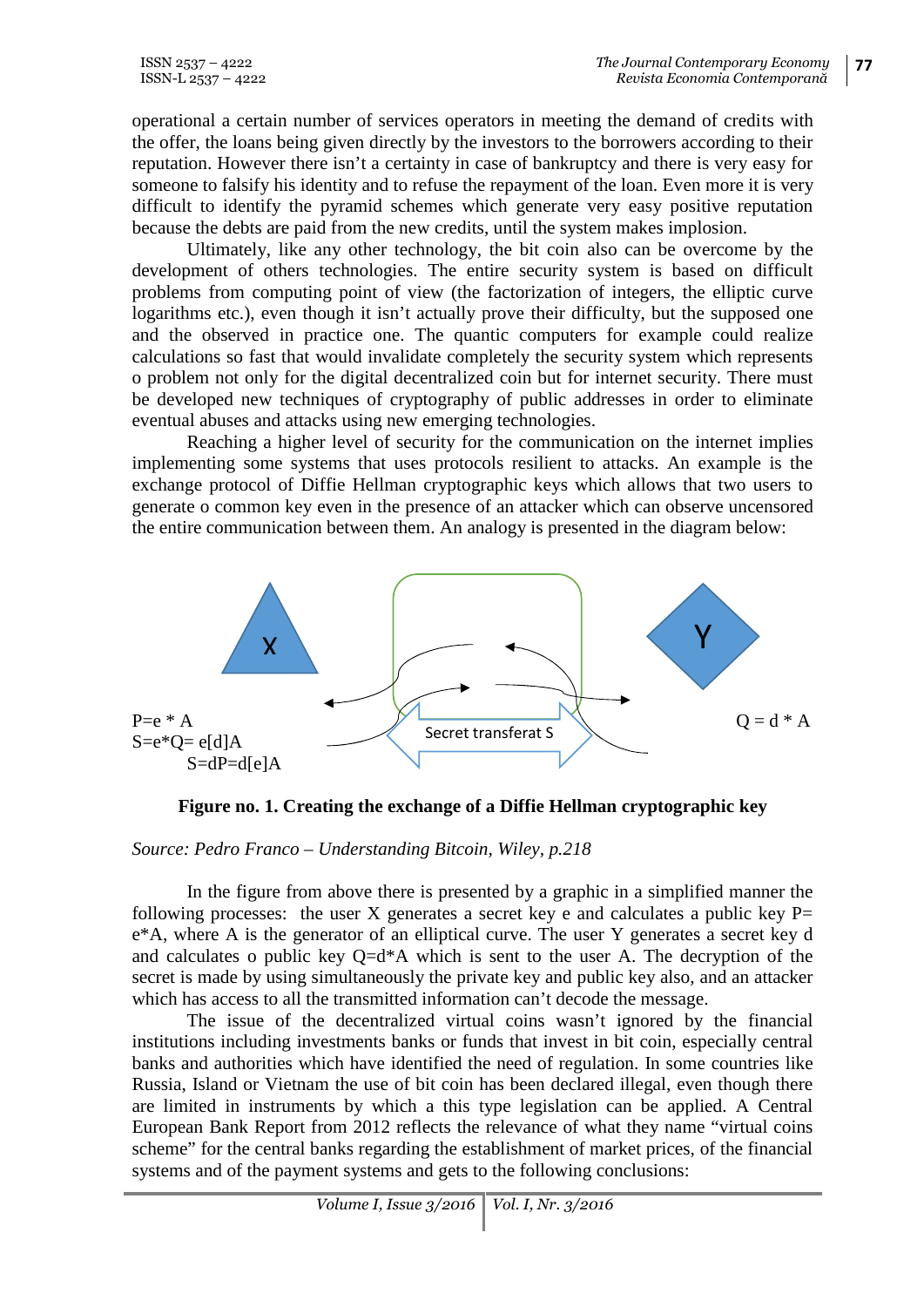The virtual coins scheme:

- do not affect the stability of the prices as long as the money creation continues to remain at a low level;
- they tend to be inherently unstable, but do not put in danger the financial stability, given the limited connection with the real economy and small amount of transactions;
- there aren't regulated and supervised carefully by the public authorities (at that date), even though the participants are exposed at credits, liquidity, operational and legal risks;
- they can represent a test for the public authorities because these can be used by criminals in order to finance illicit activities or for money laundering;
- they can have a negative impact on central banks reputation in the context of a significant growth of the use and the perception on an incident as being central bank's responsibility;
- there are the responsibility of the central banks regarding the specific characteristics of the payment systems.

The same report shows that even though there can be identified many risks regarding the use of these schemes there are positive aspects and financial innovation and that there is a certain expectation regarding the growth of the use in the future which can be encouraged by factors like easy access to the internet, the growth of the share of electronic commerce and services which represent an ideal platform of implementing these payment solutions, low transaction costs, efficient adjustment mechanism of the transactions and also a high level of anonymity. Any evaluation of the risk depends mainly on the size use, being necessary periodic re-evaluations.

## **5. Future developments and conclusions**

Bitcoin is yet to be a mainstream payment system, but it offers a valid argument for an alternative to traditional mechanisms. While transacting directly and securely, without an intermediary is a very attractive proposition, the network has reached a critical mass of users that keeps it relevant but at the same time challenges future scalability. With consensus apparently difficult to achieve and several challenges not yet overcome, many have rushed to declare bitcoin a failed experiment. In reality bitcoin is a successful experiment, but might not be a successful long term currency solution. Many applications have spun off this technology that can prove useful in many areas, including finance.

Among the most visible developments parallel to Bitcoin is the Ethereum project, which proposes an alternative way of providing a similar level of verification that Bitcoin provides while offering a solution for smart contracts and applications that benefit from decentralized validation from the network. At the time of wiring the market capitalization of Ethereum is about one billion euro, or sixth of Bitcoin, the only alternative currency comparable in scale to Bitcoin. This technology has gained a lot of attention due to being a platform for large banks to investigate smart contracts and financial applications such as bonds. Smart contracts are programs that facilitate automated performance and can be implemented to use the computational power of the Ethereum network. The purpose is to use a shared global infrastructure that can store and move value, as well as represent ownership of property with the validation of the entire network. Developers can create ad hoc markets, store registries of debt or promises (solving the shortcoming of irreversible bitcoin operations), move funds in accordance to instructions from the past all without intermediaries and counterparty risk.

To conclude, we consider that decentralized solution for currencies, assets and smart contracts to be one of the most important economic and social developments of the past